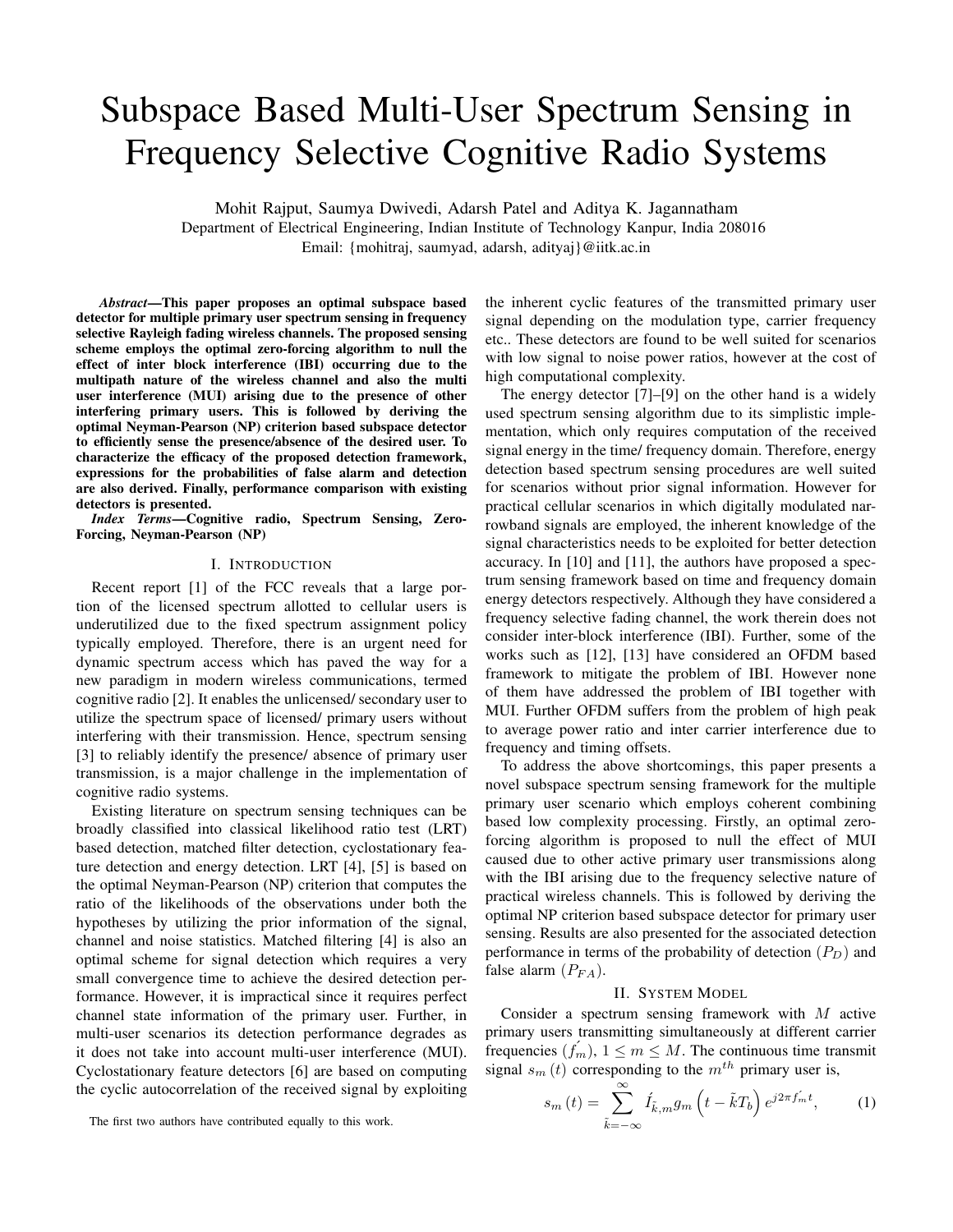where  $\hat{I}_{\tilde{k},m}$  denotes the  $\tilde{k}^{th}$  information symbol drawn from a constellation with average power  $\hat{P}_m = \mathbb{E}\{|\hat{I}_{\tilde{k},m}|^2\}$ .  $T_b$  is the symbol duration and  $g_m(t)$  represents the impulse response of the transmit pulse shaping filter with pulse spread  $T' \geq T_b$ . The sampled signal  $s_m$  (*lT<sub>s</sub>*) is represented as,

$$
s_m\left(T_s\right) = \sum_{\tilde{k}=-\infty}^{\infty} \acute{I}_{\tilde{k},m} g_m\left(T_s - \tilde{k}T_b\right) e^{j2\pi \frac{fm}{L}l},\quad (2)
$$

where  $L$  denotes the number of samples in a symbol duration  $[kT_b,(k+1)T_b)$ ,  $f_m = f_mT_sL$  and sampling duration  $T_s = \frac{1}{f_s} = \frac{T'}{L'} = \frac{T_b}{L}$  with L' denoting the number of samples per symbol after pulse shaping. The  $l^{th}$  sample of the  $k^{th}$ symbol corresponding to the time instant  $kT_b + lT_s$ , denoted by  $s_{k,m}$  (l) =  $s_m$  (kT<sub>b</sub> + lT<sub>s</sub>), is given as,

$$
s_{k,m}(l) = \sum_{\substack{\infty \\ \tilde{k}=-\infty}}^{\infty} \hat{I}_{\tilde{k},m} g_m \left( kT_b + lT_s - \tilde{k}T_b \right) e^{j2\pi \frac{fm}{L} (kL + l)} \tag{3}
$$

Since  $g_m(iT_s) \neq 0, \forall 0 \leq i \leq (L'-1)$ , implies  $g_m\left(kT_b + lT_s - \tilde{k}T_b\right) \neq 0, \forall \left[\frac{kL+l-L'+1}{L}\right] \leq \tilde{k} \leq \left\lfloor \frac{kL+l}{L} \right\rfloor,$ where  $\lceil . \rceil$  and  $\lfloor . \rfloor$  denote the ceiling and floor functions respectively. Hence the expression for  $s_{k,m}(l)$  above simplifies to,

$$
s_{k,m}(l) = \n\frac{\left\lfloor \frac{kL+l}{L} \right\rfloor}{\sqrt{L}} I_{\tilde{k},m} g_m \left( lT_s + (k - \tilde{k}) T_b \right) \times e^{j2\pi \frac{fm}{L} l},
$$
\n
$$
\frac{1}{\sqrt{L}} \sum_{\tilde{k} = \left\lceil \frac{kL+l-L'+1}{L} \right\rceil} (4)
$$

where  $I_{\tilde{k},m} = \sqrt{L} \tilde{I}_{\tilde{k},m}$ , with average power  $P_m = \acute{P}_m L$ .

Consider a finite impulse response (FIR) block fading frequency selective Rayleigh fading wireless channel modeled as  $h_{k,m}(i) \sim \mathcal{CN}(0,\rho)$ ,  $0 \leq i \leq \nu - 1$  with uniform power delay profile, where  $\nu$  denotes the number of channel taps and  $\rho = \frac{1}{\nu}$  denotes the average gain of the channel taps. Assume that the channel is independent of the information symbols, from which it follows that  $E\left\{h_{k,m}\left(i\right)I_{\tilde{k},m}\right\}$  =  $E\{h_{k,m}(i)\}$   $E\left\{I_{\tilde{k},m}\right\}$ . The aggregate signal  $r_k(l)$  received at the secondary user is given as,

$$
r_{k}(l) = \sum_{m=1}^{M} \sum_{i=0}^{\nu-1} s_{k,m} (l - l_{0} - i) h_{k,m}(i) + \delta_{k}(l), \quad (5)
$$

where  $\delta_k$  (*l*) ~  $CN(0, \sigma^2)$  denote the AWGN samples and  $l_0$ is the delay experienced by the transmit signal. Using equation (4), the received signal  $r_k$  (*l*) above can be modified as,

$$
r_{k}(l) = \sum_{m=1}^{M} \sum_{i=0}^{\nu-1} \sum_{\tilde{k}=k+\lceil \frac{l-l_{0}-i}{L} \rceil}^{k+\lfloor \frac{l-l_{0}-i}{L} \rfloor} I_{\tilde{k},m} g_{m} \Big( (l-l_{0}-i) T_{s} + (k-\tilde{k}) T_{b} \Big) \times e^{j2\pi \frac{fm}{L} (l-l_{0}-i)} h_{k,m} \left( i \right) + \delta_{k}(l).
$$
 (6)

Therefore,  $\mathbf{r}_k \in \mathbb{C}^{L \times 1} = [r_k(0), \cdots, r_k(L-1)]^T$  corresponding to the time interval  $[kT_b,(k+1)T_b)$  is,

$$
\mathbf{r}_{k} = \delta_{k} + \tag{9}
$$
\n
$$
\sum_{m=1}^{M} \mathbf{A} \left( f_{m}, l_{0} \right) \mathbf{h}_{k, m} I_{k, m} + \sum_{m=1}^{M} \sum_{\substack{j=1 \ j \neq 0}}^{J} \mathbf{B}_{j} \left( f_{m}, l_{0} \right) \mathbf{h}_{k, m} I_{k-j, m},
$$

where  $\boldsymbol{\delta}_k = \left[\delta_k(0), \cdots, \delta_k(L-1)\right]^T$  represents the AWGN vector,  $J = \left| \frac{L' + \nu - 2}{L} \right|$  is the total number of interfering symbols and  $\mathbf{h}_{k,m} = [\tilde{h}_{k,m}(0), \cdots, h_{k,m}(v-1)]^T \in \mathbb{C}^{\nu \times 1}$ denotes the channel vector corresponding to the  $k^{th}$  symbol block of the  $m^{th}$  primary user. The parametrized signal and interference subspace matrices  $\mathbf{A}(f_m, l_0) \in \mathbb{C}^{L \times 1}$ ,  $\mathbf{B}_j(f_m, l_0) \in \mathbb{C}^{L \times 1}$  respectively, are given as,

$$
\mathbf{A}(f_m, l_0) = \left[ \mathbf{v}_0(f_m, l_0), \mathbf{v}_0^{(1)}(f_m, l_0), \dots, \mathbf{v}_0^{(\nu-1)}(f_m, l_0) \right],
$$
  
\n
$$
\mathbf{B}_j(f_m, l_0) = \left[ \mathbf{v}_j(f_m, l_0), \mathbf{v}_j^{(1)}(f_m, l_0), \dots, \mathbf{v}_j^{(\nu-1)}(f_m, l_0) \right],
$$
  
\n(10)  
\nwhere  $\mathbf{v}_j(f_{m-1}) \in \mathbb{C}^{L \times 1} = \mathbf{G}_j(l_0) \mathbf{w}(f_{m-1}) \quad 0 \le j \le L$ 

where  $\mathbf{v}_j(f_m, l_0) \in \mathbb{C}^{L \times 1} = \mathbf{G}_j(l_0) \mathbf{w}(f_m, l_0), 0 \leq j \leq J$ with  $\left[\mathbf{G}_j\left(l_0\right)\right]_i = g_m\left(\left(i - l_0\right)T_s + jT_b\right)$  denoting the  $i^{th}$  entry of the diagonal pulse shaping filter matrix  $\mathbf{G}_j(l_0) \in \mathbb{C}^{L \times L}$ and the vector  $\mathbf{w} (f_m, l_0)$  given as,

$$
\mathbf{w}\left(f_m, l_0\right) = \frac{\omega(l_0)}{\sqrt{L}} \left[ e^{j2\pi \frac{f_m}{L}(0)}, e^{j2\pi \frac{f_m}{L}(1)}, \dots, e^{j2\pi \frac{f_m}{L}(L-1)} \right]^{\mathrm{T}},\tag{11}
$$

where  $\omega(l_0) = e^{-j2\pi \frac{fm}{L}l_0}$ . The vectors  $\mathbf{v}_j^{(i)}(f_m, l_0)$ ,  $\forall j$ are defined in (7) along with  $a(j, i) = g_m((jL - i)T_s)$  $e^{j2\pi \frac{fm}{L}(jL-i)}$  and  $\mathbf{e}_j = \begin{bmatrix} 0 & \cdots & 1 & \cdots & 0 \end{bmatrix}^T \in \mathbb{C}^{L\times 1}$  denotes the vector with 1 at the  $j^{th}$  index.

## III. PROPOSED ZERO-FORCING ALGORITHM

The  $k^{th}$  received symbol block  $r_k$  defined in (9) can be resolved into its components along the signal, interference and noise subspaces as shown below,

$$
\mathbf{r}_{k} = \mathbf{A} (f_{m}, l_{0}) \mathbf{h}_{k,m} I_{k,m} + \delta_{k} + (12) \n\sum_{\substack{m=1 \ n \in \mathbb{N} \\ m \neq m}}^{M} \mathbf{A} (f_{\tilde{m}}, l_{0}) \mathbf{h}_{k,\tilde{m}} I_{k,\tilde{m}} + \sum_{\substack{m=1 \ j \neq 0}}^{M} \sum_{j=1}^{J} \mathbf{B}_{j} (f_{\tilde{m}}, l_{0}) \mathbf{h}_{k,\tilde{m}} I_{k-j,\tilde{m}},
$$
\n(12)

where  $\mathbf{A}(f_m, l_0) \in \mathbb{C}^{L \times \nu}$  represents the desired user signal basis matrix,  $\mathbf{A}(f_{\tilde{m}}, l_0) \in \mathbb{C}^{L \times \nu}$ ,  $\forall \tilde{m} \neq m$  denotes the subspace of the interfering users corresponding to the  $k^{th}$ symbol block and  $\mathbf{B}_j$   $(f_{\tilde{m}}, l_0) \in \mathbb{C}^{L \times \nu}$ ,  $\forall$   $1 \leq \tilde{m} \leq M$  represents the interference subspace corresponding to the  $(k - j)^{th}$ symbol. Let  $\mathbf{b}_k$  ( $f_m$ ,  $l_0$ ) denote the unit norm beamforming vector corresponding to the  $k^{th}$  symbol block of the  $m^{th}$  user. The output  $z_{k,m}$  after beamforming is given as,

$$
z_{k,m} = \mathbf{b}_k^H \left( f_m, l_0 \right) \mathbf{r}_k, \tag{13}
$$

where  $r_k$  is defined in (12). Since  $A(f_{\tilde{m}}, l_0)$ ,  $\tilde{m} \neq m$ and  $\mathbf{B}_i$  ( $f_{\tilde{m}}$ ,  $l_0$ ) together constitute the interference subspace of the  $k^{th}$  symbol block corresponding to the  $m^{th}$ primary user, the combined interference subspace matrix  $\mathbf{C}(f_m, l_0) \in \mathbb{C}^{L \times (JM+M-1)\nu} = [\mathcal{A}(f_m, l_0) \ \mathcal{B}(f_m, l_0)],$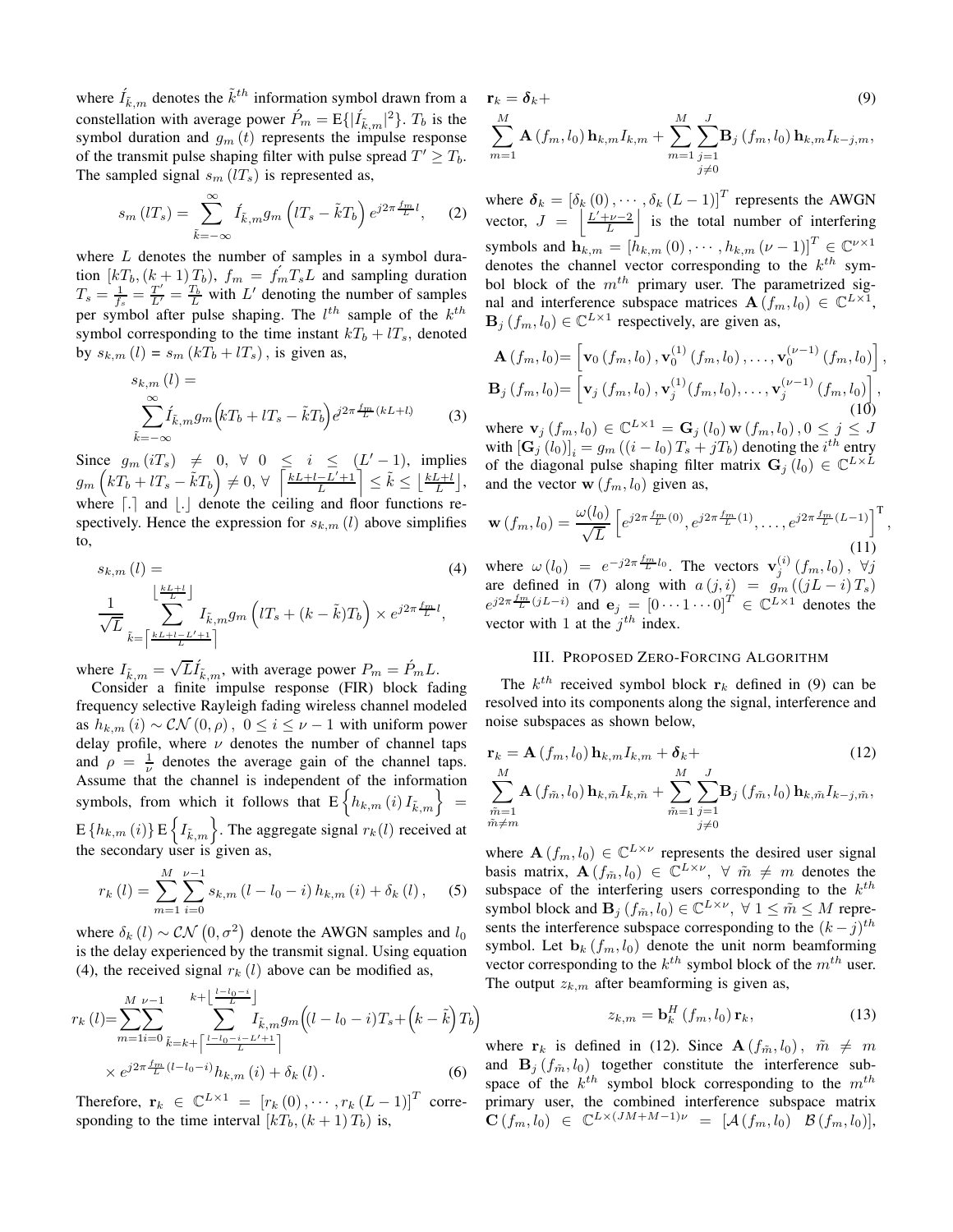$$
\mathbf{v}_{0}^{(i)}(f_{m},l_{0}) = \left[\mathbf{0}_{i\times1}^{T},\mathbf{e}_{1}^{T}\mathbf{v}_{0}(f_{m},l_{0}),\mathbf{e}_{2}^{T}\mathbf{v}_{0}(f_{m},l_{0}),\cdots,\mathbf{e}_{L-i}^{T}\mathbf{v}_{0}(f_{m},l_{0})\right]^{T},
$$
\n
$$
\mathbf{v}_{j}^{(i)}(f_{m},l_{0}) = \left[a\left(j,i\right),a\left(j,i-1\right)\cdots,a\left(j,1\right),\mathbf{e}_{1}^{T}\mathbf{v}_{j}\left(f_{m},l_{0}\right),\cdots,\mathbf{e}_{L-i}^{T}\mathbf{v}_{j}\left(f_{m},l_{0}\right)\right]^{T}.
$$
\n
$$
A\left(f_{m},l_{0}\right) = \left[\mathbf{A}\left(f_{1},l_{0}\right),\cdots,\mathbf{A}\left(f_{m-1},l_{0}\right),\mathbf{A}\left(f_{m+1},l_{0}\right),\cdots,\mathbf{A}\left(f_{M},l_{0}\right)\right],
$$
\n
$$
B\left(f_{m},l_{0}\right) = \left[\mathbf{A}\left(f_{1},l_{0}\right),\cdots,\mathbf{A}\left(f_{m-1},l_{0}\right),\mathbf{A}\left(f_{m+1},l_{0}\right),\cdots,\mathbf{A}\left(f_{M},l_{0}\right)\right],
$$
\n(7)

$$
\mathcal{B}(f_m, l_0) = [\mathbf{B}_1(f_1, l_0), \cdots, \mathbf{B}_J(f_1, l_0), \cdots, \mathbf{B}_1(f_M, l_0), \cdots, \mathbf{B}_J(f_M, l_0)].
$$
\n(8)

where the matrices  $\mathcal{A}(f_m, l_0)$  and  $\mathcal{B}(f_m, l_0)$  are defined as in (8). The  $m^{th}$  user signal power  $\varsigma_m$  $\mathbb{E}\left\{\left|\mathbf{b}_k^H(f_m, l_0) \mathbf{A}(f_m, l_0) \mathbf{h}_{k,m} I_{k,m}\right|^2\right\}$  corresponding to the  $k^{t\hat{h}}$  symbol block is given as,

$$
\begin{split} \varsigma_m &= \left(\mathbf{b}_k^H\left(f_m, l_0\right) \mathbf{A}\left(f_m, l_0\right)\right) \mathbf{E}\left\{\mathbf{h}_{k,m} I_{k,m} I_{k,m}^* \mathbf{h}_{k,m}^H\right\} \\ &\times \left(\mathbf{b}_k^H\left(f_m, l_0\right) \mathbf{A}\left(f_m, l_0\right)\right)^H \\ &= P_m \rho \left\|\mathbf{b}_k^H\left(f_m, l_0\right) \mathbf{A}\left(f_m, l_0\right)\right\|_2^2. \end{split} \tag{14}
$$

Similarly the noise power  $E\left\{|\mathbf{b}_k^H(f_m, l_0)\delta_k|^2\right\} = \sigma^2$  which follows from the fact that  $\|\mathbf{b}_k(f_m, l_0)\|_2^2 = 1$ . Since the parameters  $P_m$ ,  $\rho$  and  $\sigma^2$  are constant, maximizing the  $SNR = \frac{1}{\sigma^2} P_{m} \rho \left\| \mathbf{b}_k^H(f_m, l_0) \mathbf{A}(f_m, l_0) \right\|$ 2  $\frac{2}{2}$  is equivalent to maximizing  $\|\mathbf{b}_k^H(f_m, l_0) \mathbf{A}(f_m, l_0)\|$ 2  $\frac{2}{2}$ . Also, in order to null the interference from the other  $M - 1$  users the desired constraint is  $\mathbf{b}_k^H(f_m, l_0) \mathbf{C}(f_m, l_0) = \mathbf{0}_{(JM+M-1)\nu \times 1}^T$ . Hence the optimization problem to determine  $\mathbf{b}_k$  ( $f_m, l_0$ ) can be formulated as follows,

$$
\begin{aligned}\n\max_{\mathbf{b}_k(f_m, l_0)} \quad & \left\| \mathbf{b}_k^H(f_m, l_0) \, \mathbf{A}(f_m, l_0) \right\|_2^2, \\
\text{s. t.} \quad & \mathbf{b}_k^H(f_m, l_0) \, \mathbf{C}(f_m, l_0) = \mathbf{0}_{(JM+M-1)\nu \times 1}^T,\n\end{aligned} \tag{15}
$$
\n
$$
\left\| \mathbf{b}_k(f_m, l_0) \right\|_2^2 = 1.
$$

Define  $\mathbf{b}_k(f_m, l_0) = \mathbf{C}^{\perp}(f_m, l_0) \mathbf{u}_k(f_m, l_0)$ , where  $\mathbf{C}^{\perp}(f_m, l_0)$ denotes a basis for the null space of  $C(f_m, l_0)$  and  $\mathbf{u}_k(f_m, l_0)$ is any vector satisfying  $\|\mathbf{u}_k(f_m, l_0)\|_2^2 = 1$ . Thus, the equivalent optimization problem is,

$$
\begin{aligned}\n\max_{\mathbf{u}_{k}(f_{m},l_{0})} \quad & \mathbf{u}_{k}^{H}(f_{m},l_{0}) \mathbf{S}(f_{m},l_{0}) \mathbf{S}^{H}(f_{m},l_{0}) \mathbf{u}_{k}(f_{m},l_{0}), \\
\text{s. t.} \quad & \mathbf{u}_{k}^{H}(f_{m},l_{0}) \mathbf{u}_{k}(f_{m},l_{0}) = 1.\n\end{aligned}
$$

where  $\mathbf{S}(f_m, l_0) = (\mathbf{C}^{\perp} (f_m, l_0))^H \mathbf{A}(f_m, l_0)$ . The solution  $\mathbf{u}_k^o(f_m, l_0)$  to the above optimization problem is the eigenvector corresponding to the maximum eigenvalue of the matrix  $\mathbf{S}(f_m, l_0) \mathbf{S}^H(f_m, l_0)$  which thus yields the the optimal unitnorm zero forcing beamforming vector  $\mathbf{b}_k$  ( $f_m$ ,  $l_0$ ) as,

$$
\mathbf{b}_{k}\left(f_{m},l_{0}\right) = \mathbf{C}^{\perp}\left(f_{m},l_{0}\right) \mathbf{u}_{k}^{o}\left(f_{m},l_{0}\right). \tag{16}
$$

It can be seen that the matrix  $S(f_m, l_0) S^H(f_m, l_0)$  is independent of the time index k which implies  $\mathbf{u}_k^o(f_m, l_0)$ ,  $\mathbf{b}_k$  ( $f_m$ ,  $l_0$ ) are also independent of time index k. Therefore we have  $\mathbf{b}_k$   $(f_m, l_0) = \mathbf{b} (f_m, l_0)$ ,  $\forall k$ . Thus, the decoupled binary hypothesis testing problem after beamforming with  $\mathbf{b}(f_m, l_0)$  to detect the presence/ absence of the  $m<sup>th</sup>$  primary user corresponding to the  $k^{th}$  symbol block is given as,

$$
\mathcal{H}_0: z_{k,m} = \delta_{k,m}, \quad 1 \le m \le M, 0 \le k \le K - 1
$$
  

$$
\mathcal{H}_1: z_{k,m} = \mathbf{b}^H(f_m, l_0) \mathbf{A}(f_m, l_0) \mathbf{h}_{k,m} I_{k,m} + \delta_{k,m}. \quad (17)
$$

## IV. SUBSPACE BASED SPECTRUM SENSING

Observe that under hypothesis  $\mathcal{H}_0$ , the received signal  $z_{k,m} = \delta_{k,m}$  in (17) is distributed as  $CN(0, \sigma^2)$ . Similarly, under  $\mathcal{H}_1$  the distribution of observation quantity  $z_{k,m}$  =  $\mathbf{b}^{H}\left(f_{m},l_{0}\right) \mathbf{A}\left(f_{m},l_{0}\right) \mathbf{h}_{k,m} I_{k,m} + \delta_{k,m}$  in (17) is again Gaussian with mean  $E\{z_{k,m}\}\$  and variance  $E\{|z_{k,m}|^2\}$  derived as,

$$
E\{z_{k,m}\} = \mathbf{b}^{H}(f_{m}, l_{0})\mathbf{A}(f_{m}, l_{0})E\{\mathbf{h}_{k,m}\}E\{I_{k,m}\} + E\{\delta_{k,m}\}\n= 0,
$$
\n
$$
E\{|z_{k,m}|^{2}\} = E\{|\mathbf{b}^{H}(f_{m}, l_{0})\mathbf{A}(f_{m}, l_{0})\mathbf{h}_{k,m}I_{k,m}|^{2}\}\n+ E\{|\delta_{k,m}|^{2}\} = \varsigma_{m} + \sigma^{2},
$$
\n(18)

where the quantity  $\varsigma_m$  is derived in equation (14). Therefore, the optimal NP criterion based LRT for the observation block  $\mathbf{z}_m = \begin{bmatrix} z_{0,m}, \cdots, z_{K-1,m} \end{bmatrix}^T$ , decides  $\mathcal{H}_1$  if,

$$
\mathcal{L}\left(\mathbf{z}_{m}\right) = \frac{\prod_{k=0}^{K-1} \wp\left(z_{k,m}; \mathcal{H}_{1}\right)}{\prod_{k=0}^{K-1} \wp\left(z_{k,m}; \mathcal{H}_{0}\right)} > \gamma,
$$
\n
$$
= \frac{\prod_{k=0}^{K-1} \frac{1}{\pi(\sigma^{2}+\varsigma_{m})} e^{-\frac{|z_{k,m}|^{2}}{(\sigma^{2}+\varsigma_{m})}}}{\prod_{k=0}^{K-1} \frac{1}{\pi\sigma^{2}} e^{-\frac{|z_{k,m}|^{2}}{\sigma^{2}}} > \gamma, \qquad (19)
$$

where  $\wp$  denotes the likelihood function. Taking the logarithm on both sides and simplifying, the LRT above simplifies to,

$$
\tilde{\mathcal{L}}\left(\mathbf{z}_{m}\right) = \sum_{k=0}^{K-1} |z_{k,m}|^2 > \tilde{\gamma},\tag{20}
$$

where  $\tilde{\gamma} = \frac{\sigma^2(\sigma^2 + \varsigma_m)}{\varsigma_m}$  $\frac{\sigma^2 + \varsigma_m}{\varsigma_m} \left( \ln \gamma - K \ln \left( \frac{\sigma^2}{\sigma^+ \varsigma} \right) \right)$  $\left(\frac{\sigma^2}{\sigma^2 \varsigma_m}\right)$  is the modified detection threshold and  $z_{k,m} = \mathbf{b}^H(f_m, l_0) \mathbf{r}_k$ . The optimal LRT test statistic  $T_m(\mathbf{R})$  is now obtained as,

$$
T_m(\mathbf{R}) = \sum_{k=0}^{K-1} |\mathbf{b}^H(f_m, l_0)\mathbf{r}_k|^2 = \sum_{k=0}^{K-1} \mathbf{r}_k^H \mathbf{P}(f_m, l_0)\mathbf{r}_k, (21)
$$

where  $\mathbf{R} = [\mathbf{r}_0, \dots, \mathbf{r}_{K-1}] \in \mathbb{C}^{L \times K}$  and  $\mathbf{P}(f_m, l_0) =$  $\mathbf{b}(f_m, l_0) \mathbf{b}^H(\dot{f}_m, l_0) \in \mathbb{C}^{L \times L}$  is the rank-one projection matrix with respect to  $\mathbf{b} (f_m, l_0)$  along the  $m<sup>th</sup>$  user signal subspace. Therefore, the above test statistic  $T_m(\mathbf{R})$  is a subspace based detector, the distribution of which is derived as follows. Since the observation quantity  $z_{k,m}$  in (13) is distributed as  $\mathcal{CN}\left(0, \sigma^2\right)$ ,  $\mathcal{CN}\left(0, \varsigma_m + \sigma^2\right)$  under hypotheses  $\mathcal{H}_0$ ,  $\mathcal{H}_1$  respectively, the distributions of the test statistic  $T_m(\mathbf{R})$  can be obtained as shown below,

$$
T_m(\mathbf{R}) \sim \begin{cases} \chi_{2K}^2 & \text{with variance } \frac{1}{2}\sigma^2, \ \mathcal{H}_0, \\ \chi_{2K}^2 & \text{with variance } \frac{1}{2} \left( \varsigma_m + \sigma^2 \right), \ \mathcal{H}_1, \end{cases} \tag{22}
$$

where  $\mathcal{X}_{2K}^2$  denotes a central chi-squared random variable with 2K degrees of freedom.